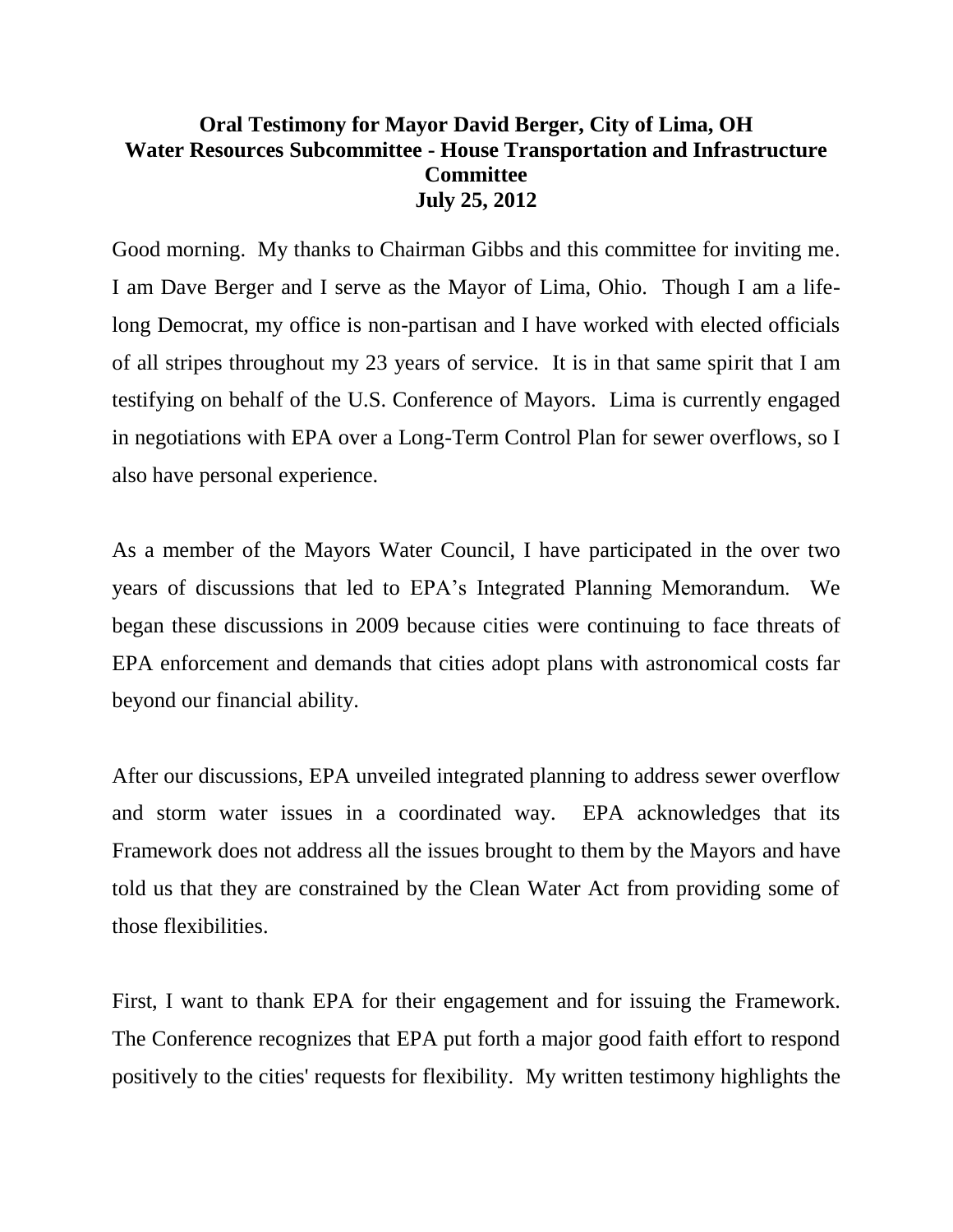positive aspects of the framework, but I would like to call your attention to four aspects of the framework:

- It recognizes the need for flexibility and embraces both green infrastructure and adaptive management.
- It recognizes that cities have limited resources and uses priority setting to provide partial relief.
- It recognizes that there will be disproportionate burdens on low income households, and allows consideration of those burdens.
- It acknowledges that in some cases integrated plans can be implemented in permits.

However, the Framework does not go far enough.

- The only substantive relief clearly provided by the Framework is scheduling. It allows cities to prioritize cost-effective actions but low priority, low benefit actions appear to still be mandated at a later date.
- The Framework limits the use of permits for implementation, with the result that, in most cases, EPA will continue to use enforcement tools that treat cities as criminals.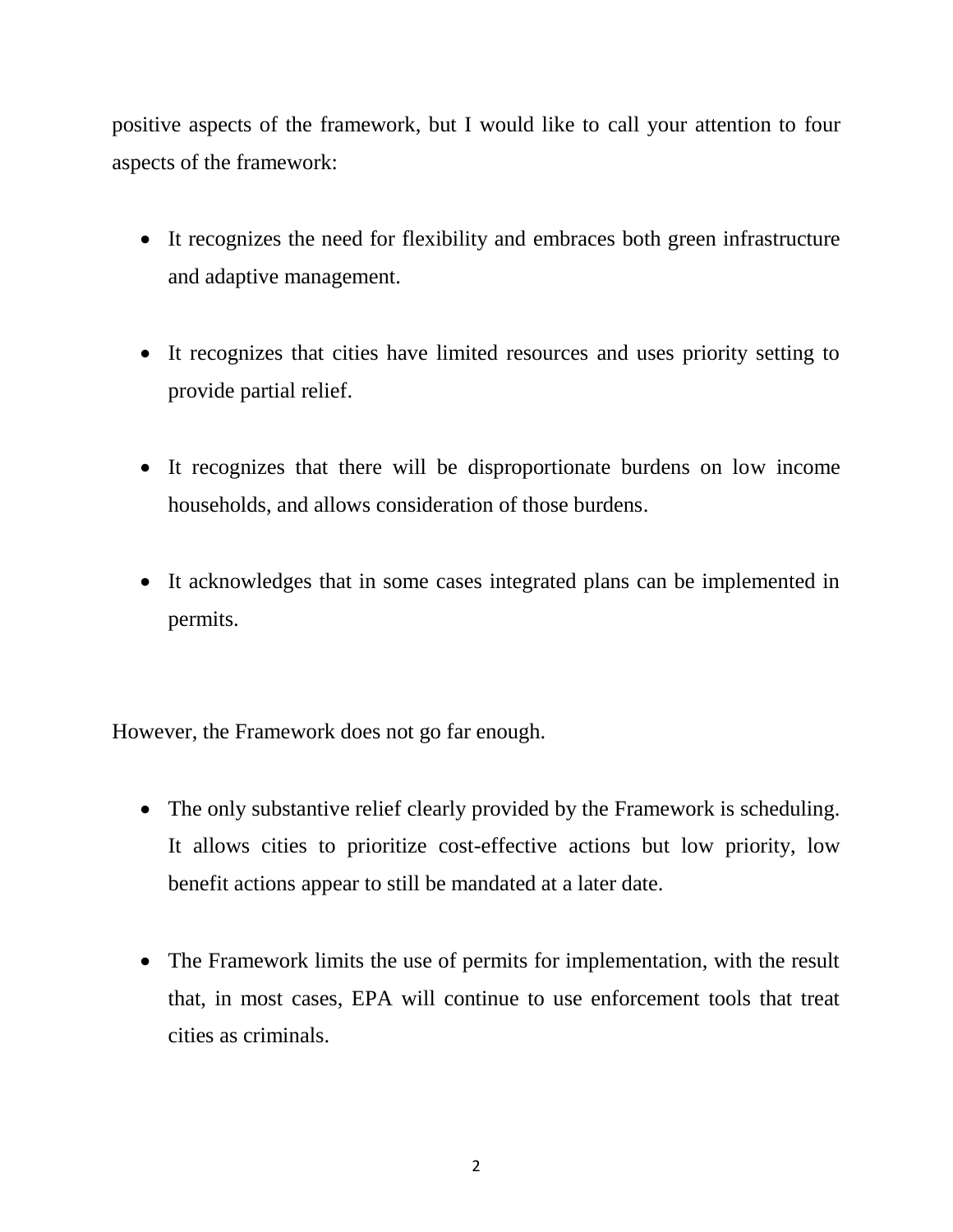- The Framework does not provide for consideration of safe drinking water regulations when setting priorities.
- The fundamental problem of affordability of controls is not addressed.

On the affordability issue, let me tell you how this works in Lima, OH.

Lima, is a proud community of modest financial means. We have shrunk from roughly 52,000 to 38,000, as more affluent households have moved to the suburbs.

Our annual household median income is \$26,943. Nearly one-third of Lima citizens live under the poverty threshold. Additionally, our demographic profile includes aging baby-boomers that comprise a substantial and growing class of fixed income seniors. Our low, moderate and fixed income households are particularly vulnerable to increasing costs of basic services.

Implementation of the proposed CSO/SSO Long-Term Control Plan will raise the average annual sewer bill in Lima to \$871.62. While this increase may have little impact on our high income households, its impact on our poor households would be enormous.

- Some 47% of households would experience rate increases above 4% of household income.
- Almost 26% of households would experience rate increases to their annual sewer bills between 2% and 3% of household income.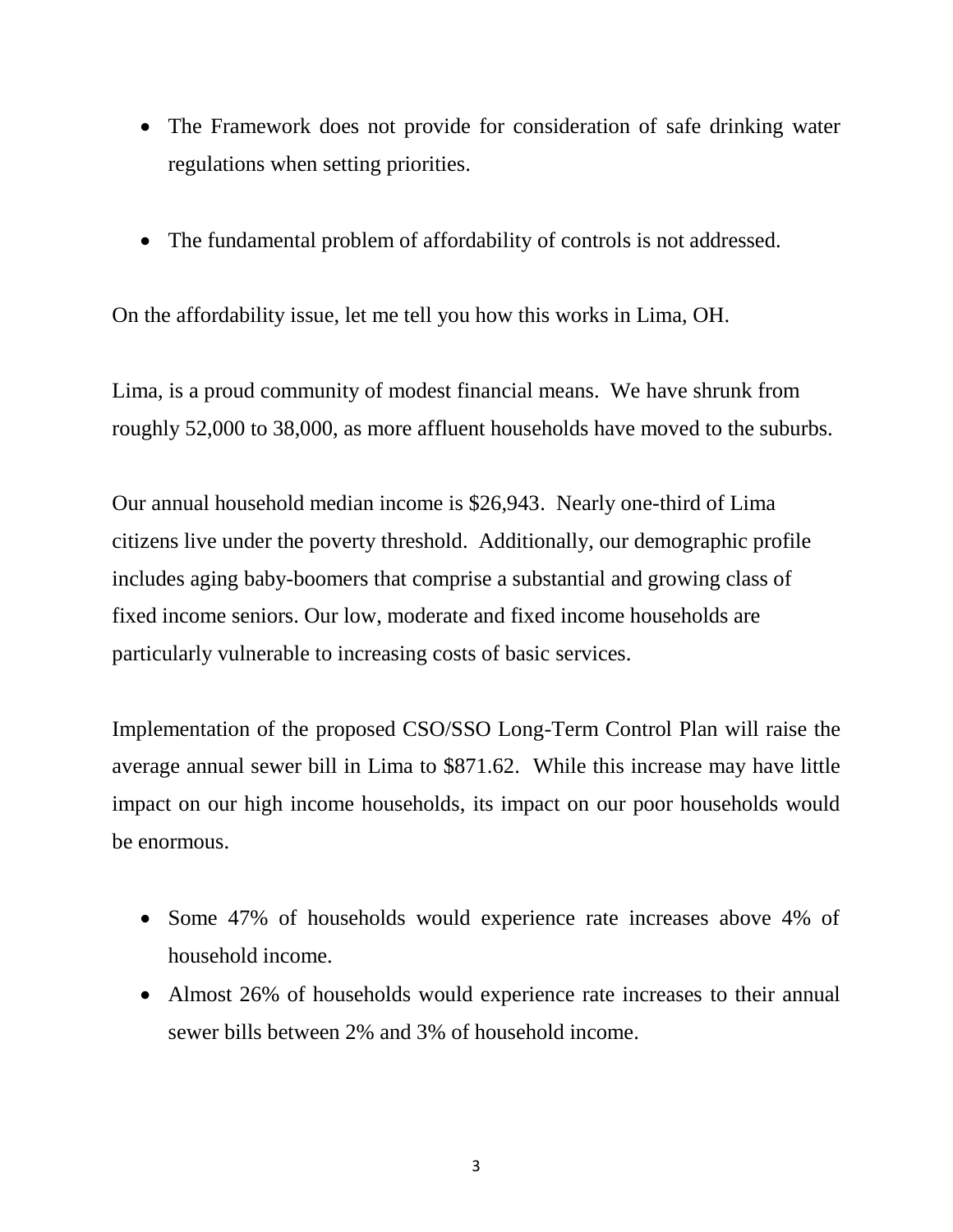If you add water and sewer costs together, the lowest income household category would be required to spend over 10% of their household income for water and sewer services. Indeed, a 73% of households in Lima would be paying over 2% of their income for water and sewer.

These citizens need substantive relief that the current Framework does not provide. According to EPA, the Clean Water Act ties their hands from providing more substantive relief.

So we need Congress to act. The financial resources of our citizens, resident businesses and cities are limited, so the Clean Water Act and Safe Drinking Water Act must be crafted in a way that explicitly acknowledges and addresses the reality of those limited local resources. The Conference has five points to make about this:

- Congress must impose a cost cap on federal clean and safe drinking water mandates.
- It should provide federal financial assistance at levels much greater than current State Revolving Fund loan programs and in the form of grants.
- It must provide a shield for cities from third party lawsuits for cities that are working toward long term compliance under a permit.
- Congress should direct EPA to halt enforcement campaigns against local governments in favor of EPA programs for integrated planning, watershed planning, and water quality permitting.
- Congress must act to prohibit EPA from exacting fines and penalties against local governments that are engaged in good faith efforts, and are investing capital, to comply with water/wastewater regulations under permits.